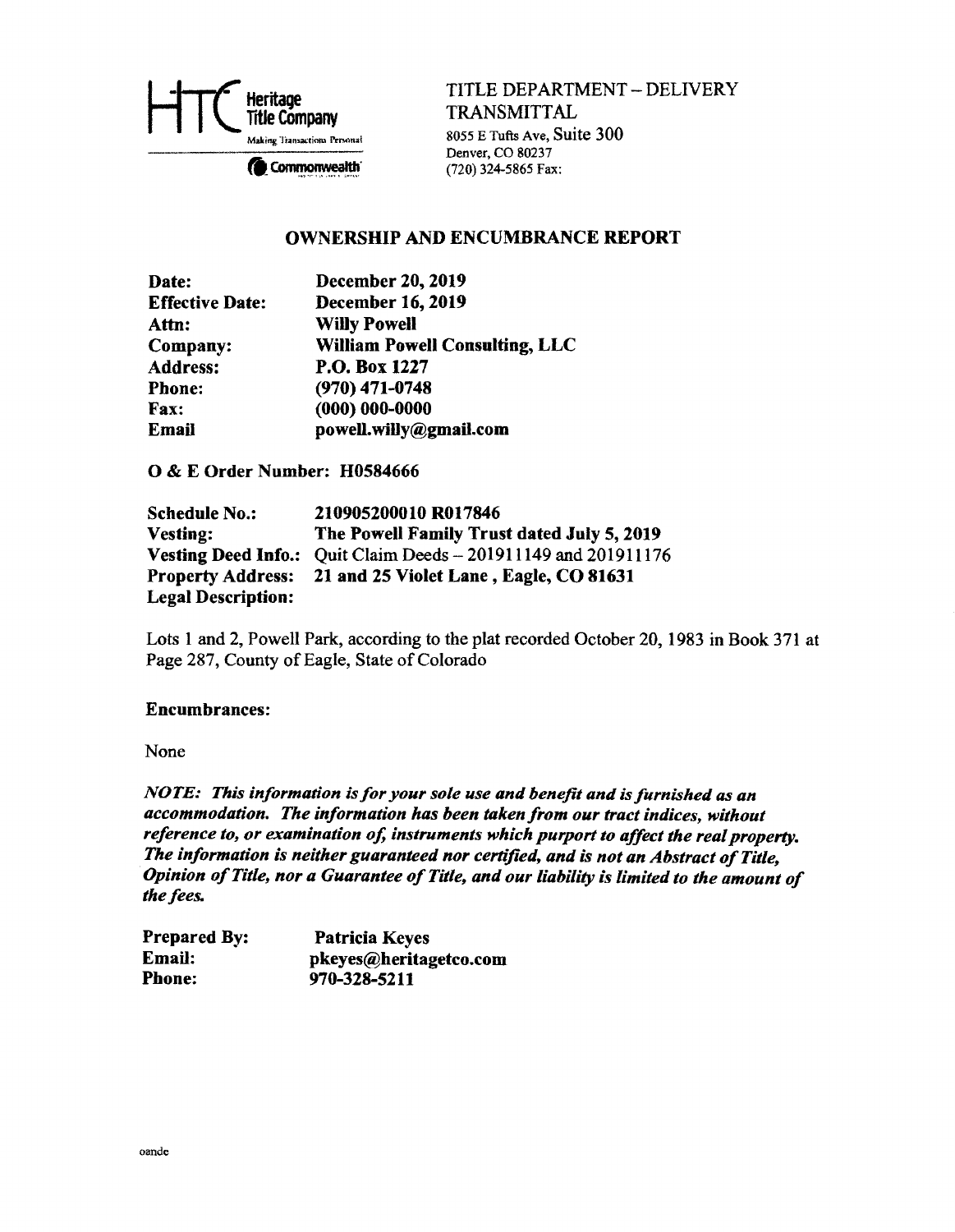## **Commonwealth Land Title Insurance Company TITLE REPORT**

## **SCHEDULE A**

**Title Report No:** H0518761**-**610**-**ETO**-**PK

- 1. **Effective Date:** June 4, 2020 at 8:00 A.M.
- 2. The estate or interest in the land described or referred to in this Title Report is:

**A Fee Simple** 

3. Title to the estate or interest in the land is at the Effective Date vested in:

[The](https://www.smartviewonline.net/Root/webstorage/orderguid/97336DDE-D1EE-4ECF-A887-E7BF3C9062A5/New vesting deeds.pdf) [Powell](https://www.smartviewonline.net/Root/webstorage/orderguid/97336DDE-D1EE-4ECF-A887-E7BF3C9062A5/New vesting deeds.pdf) [Family](https://www.smartviewonline.net/Root/webstorage/orderguid/97336DDE-D1EE-4ECF-A887-E7BF3C9062A5/New vesting deeds.pdf) [Trust](https://www.smartviewonline.net/Root/webstorage/orderguid/97336DDE-D1EE-4ECF-A887-E7BF3C9062A5/New vesting deeds.pdf) [dated](https://www.smartviewonline.net/Root/webstorage/orderguid/97336DDE-D1EE-4ECF-A887-E7BF3C9062A5/New vesting deeds.pdf) [July](https://www.smartviewonline.net/Root/webstorage/orderguid/97336DDE-D1EE-4ECF-A887-E7BF3C9062A5/New vesting deeds.pdf) [5,](https://www.smartviewonline.net/Root/webstorage/orderguid/97336DDE-D1EE-4ECF-A887-E7BF3C9062A5/New vesting deeds.pdf) [2019](https://www.smartviewonline.net/Root/webstorage/orderguid/97336DDE-D1EE-4ECF-A887-E7BF3C9062A5/New vesting deeds.pdf)

4. The land referred to in this Title Report is described as follows:

### **See Attached Legal Description**

(for informational purposes only) 21 and 25 Violet Lane, Eagle, CO 81631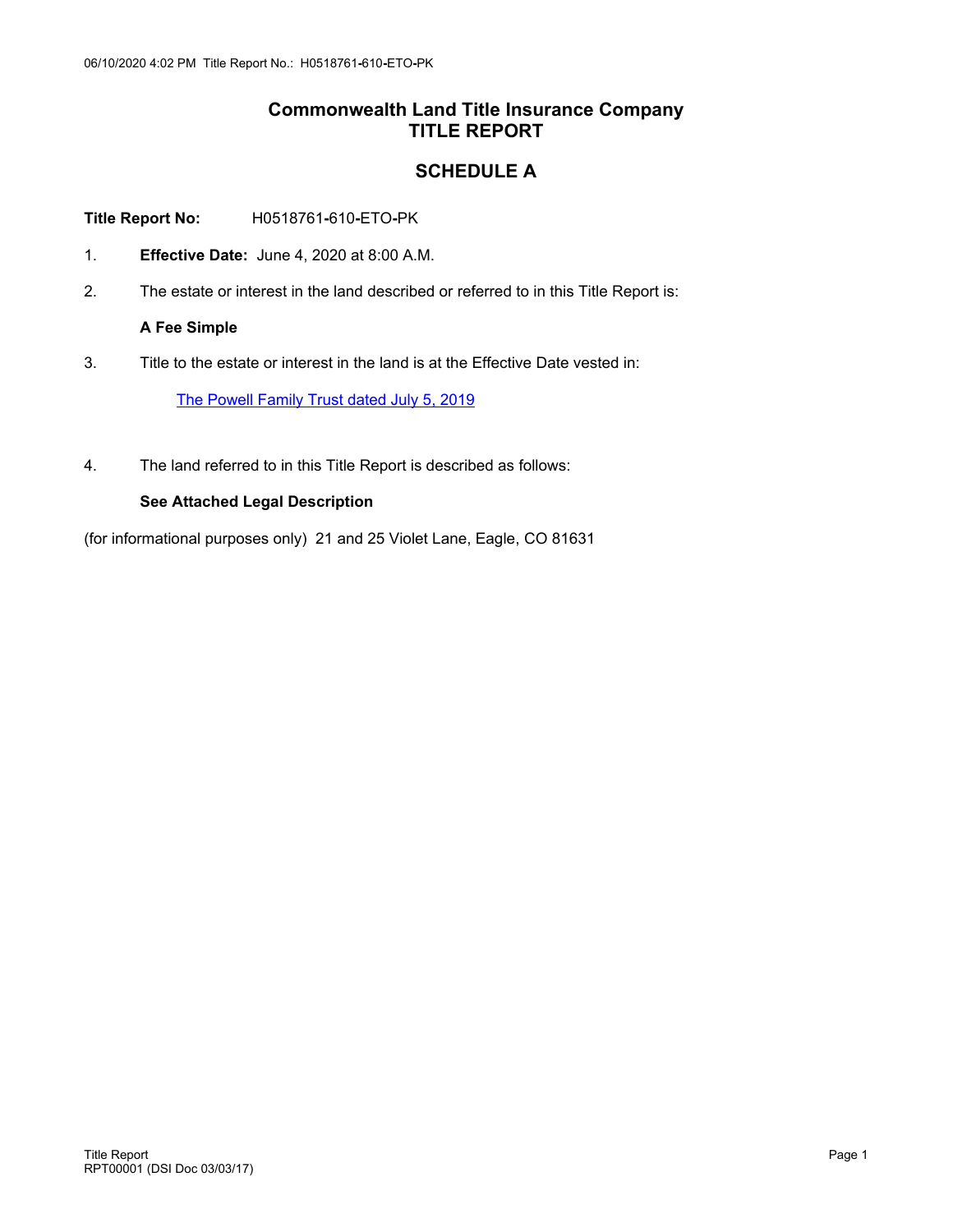# **Attached Legal Description**

Lots 1 and 2, Powell Park, according to the plat recorded October 20, 1983 in Book 371 at Page 287, County of Eagle, State of Colorado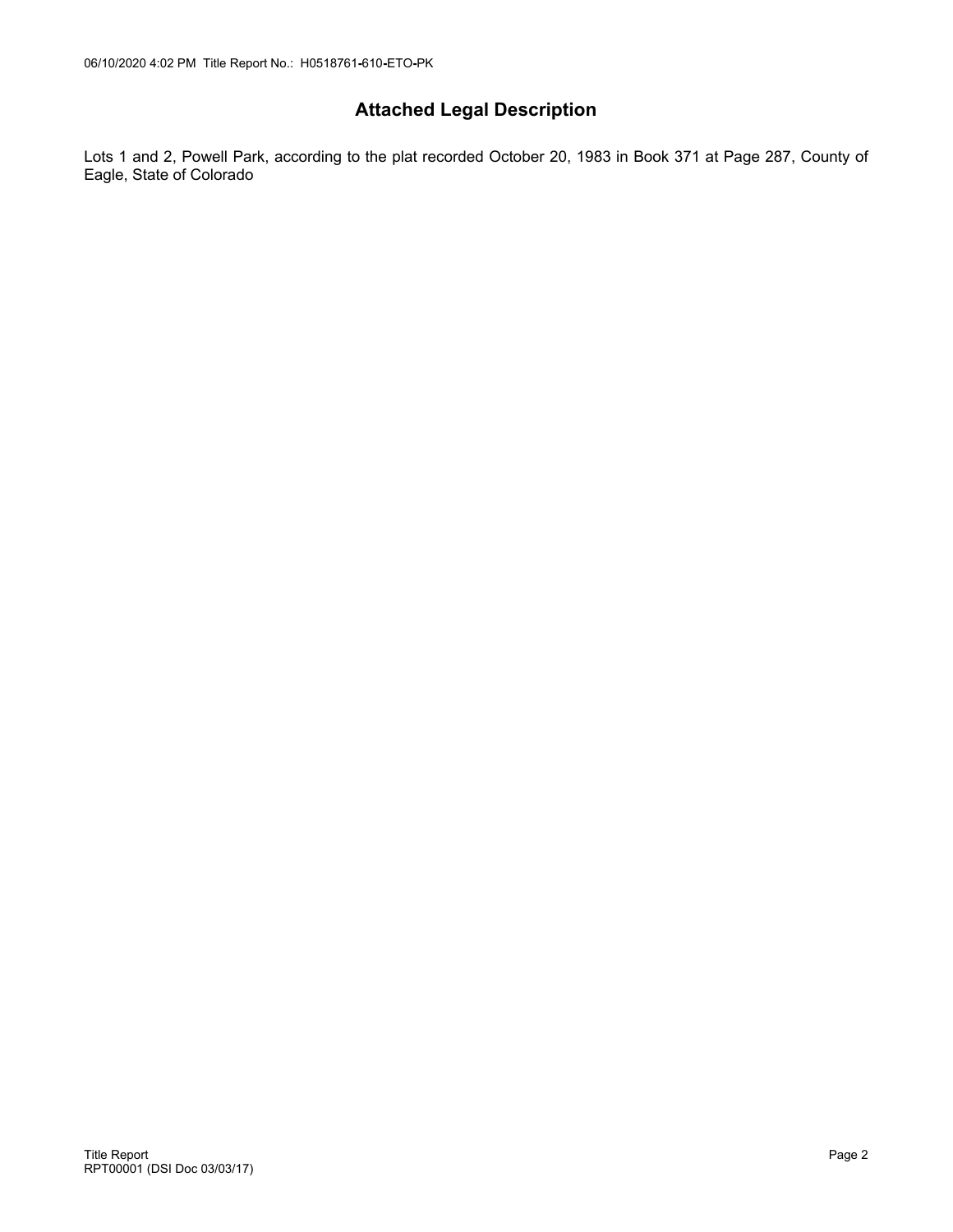# **SCHEDULE B**

## **Exceptions**

1. Reservations contained in the Patent

| From:           | The United States of America |
|-----------------|------------------------------|
| Recording Date: | May 04, 1891                 |
| Recording No:   | Book 48 at Page 153          |

Which among other things recites as follows:

Any vested and accrued water rights for mining, agricultural, manufacturing or other purposes and rights to ditches and reservoirs used in connection with such water rights as may be recognized and acknowledged by local customs, laws and decisions of courts.

The right of the proprietor of a vein or lode to extract and remove his ore therefrom should the same be found to penetrate or intersect the premises hereby granted as provided by law.

2. Easement(s) for the purpose(s) shown below and rights incidental thereto as set forth in a document:

| Holy Cross Electric Association, Inc. |
|---------------------------------------|
| Right of Way                          |
| September 09, 1981                    |
| <b>Book 328 at Page 688</b>           |
|                                       |

3. Terms, conditions, restrictions, provisions, notes and easements but omitting any covenants or restrictions, if any, including but not limited to those based upon race, color, religion, sex, sexual orientation, familial status, marital status, disability, handicap, national origin, ancestry, source of income, gender, gender identity, gender expression, medical condition or genetic information, as set forth in applicable state or federal laws, except to the extent that said covenant or restriction is permitted by applicable law, as set forth on the Plat(s) of said subdivision set forth below:

| Recording Date: | October 20, 1983     |
|-----------------|----------------------|
| Recording No:   | Book 371 at Page 287 |

4. Easement(s) for the purpose(s) shown below and rights incidental thereto as set forth in a document:

| In favor of:           | Holy Cross Electric Association, Inc. |
|------------------------|---------------------------------------|
| Purpose:               | Right of Way                          |
| <b>Recording Date:</b> | January 20, 1984                      |
| Recording No:          | Book 377 at Page 164                  |

5. Easement(s) for the purpose(s) shown below and rights incidental thereto as set forth in a document:

| In favor of:    | Eagle Telecommunications Inc. |
|-----------------|-------------------------------|
| Purpose:        | Right of Way                  |
| Recording Date: | April 16, 1986                |
| Recording No:   | Book 439 at Page 894          |

- 6. Any assessment or lien of the Eagle Sanitation District as disclosed by the Order of Inclusion recorded January 05, 1990 in [Book](http://www.smartviewonline.net/Root/webstorage/orderguid/F80E046B-1C07-4152-AFC3-6503C7D0D52B/Book 520 Page 705 Order of Inclusion.pdf) [520](http://www.smartviewonline.net/Root/webstorage/orderguid/F80E046B-1C07-4152-AFC3-6503C7D0D52B/Book 520 Page 705 Order of Inclusion.pdf) [at](http://www.smartviewonline.net/Root/webstorage/orderguid/F80E046B-1C07-4152-AFC3-6503C7D0D52B/Book 520 Page 705 Order of Inclusion.pdf) [Page](http://www.smartviewonline.net/Root/webstorage/orderguid/F80E046B-1C07-4152-AFC3-6503C7D0D52B/Book 520 Page 705 Order of Inclusion.pdf) [705](http://www.smartviewonline.net/Root/webstorage/orderguid/F80E046B-1C07-4152-AFC3-6503C7D0D52B/Book 520 Page 705 Order of Inclusion.pdf)
- 7. Any rights, interest or easements in favor of the United States, the State of Colorado or the Public, which exists or are claimed to exist in and over the present and past bed, banks or waters of Eagle River.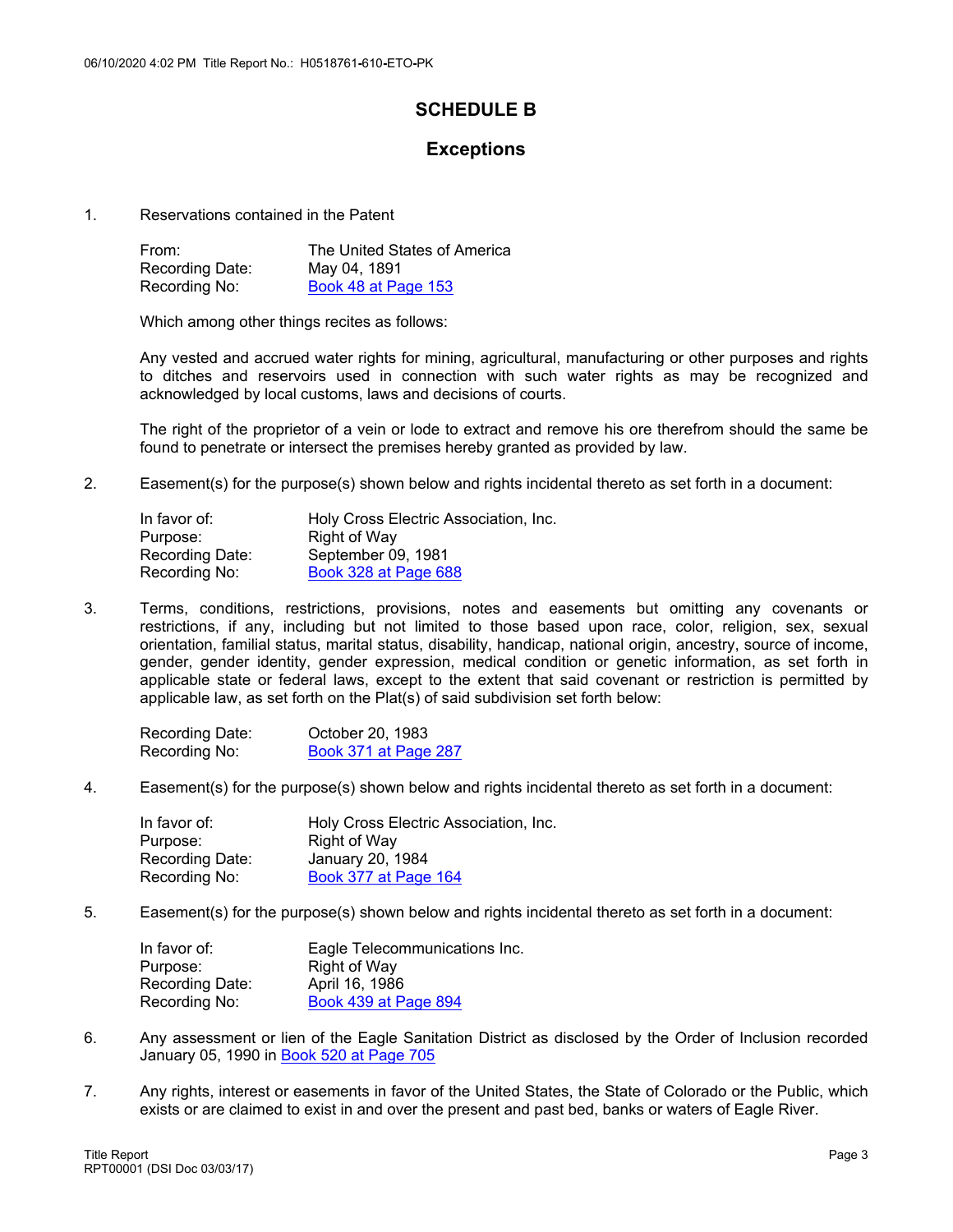- 8. Water boundaries necessarily are subject to change due to erosion or accretion by tidal action or the flow of rivers and streams. A realignment of water bodies may also occur due to many reasons such as deliberate cutting and filling of bordering lands or by avulsion. Recorded surveys of natural water boundaries are not relied upon by title insurers for location of title.
- 9. Terms, conditions, provisions, agreements and obligations contained in the Partial release and quitclaim of Railroad Right of Way as set forth below:

| Recording Date: | January 22, 2019        |
|-----------------|-------------------------|
| Recording No.:  | Reception No. 201900946 |

10. Terms, conditions, provisions, agreements and obligations contained in the Assignment and Assumption Agreement as set forth below:

Recording Date: January 22, 2019 Recording No.: [Reception](https://www.smartviewonline.net/Root/webstorage/orderguid/FF7334E4-B115-4C74-9B7A-CBE9EE6FD546/947-2019 Assignment and Assumption Agreement.pdf) [No.](https://www.smartviewonline.net/Root/webstorage/orderguid/FF7334E4-B115-4C74-9B7A-CBE9EE6FD546/947-2019 Assignment and Assumption Agreement.pdf) [201900947](https://www.smartviewonline.net/Root/webstorage/orderguid/FF7334E4-B115-4C74-9B7A-CBE9EE6FD546/947-2019 Assignment and Assumption Agreement.pdf)

11. Terms, conditions, provisions, agreements and obligations contained in the Resolution No. 83-41 of the Board of County Commissioners as set forth below:

Recording Date: June 11, 2019 Recording No.: [Reception](https://www.smartviewonline.net/Root/webstorage/orderguid/D8D7DF54-4D8D-4F84-BCEA-A560217F4C6D/8614-2019 Resolution.pdf) [No.](https://www.smartviewonline.net/Root/webstorage/orderguid/D8D7DF54-4D8D-4F84-BCEA-A560217F4C6D/8614-2019 Resolution.pdf) [201908614](https://www.smartviewonline.net/Root/webstorage/orderguid/D8D7DF54-4D8D-4F84-BCEA-A560217F4C6D/8614-2019 Resolution.pdf)

12. Terms, conditions, provisions, agreements and obligations contained in the Easement Purchase Agreement as set forth below:

Recording Date: July 24, 2019 Recording No.: [Reception](https://www.smartviewonline.net/Root/webstorage/orderguid/7A8AB04F-0815-4970-864C-1BDE11D24B6A/11585-2019 Easement Purchase Agreement.pdf) [No.](https://www.smartviewonline.net/Root/webstorage/orderguid/7A8AB04F-0815-4970-864C-1BDE11D24B6A/11585-2019 Easement Purchase Agreement.pdf) [201911585](https://www.smartviewonline.net/Root/webstorage/orderguid/7A8AB04F-0815-4970-864C-1BDE11D24B6A/11585-2019 Easement Purchase Agreement.pdf)

13. Terms, conditions, provisions, agreements and obligations contained in the Temporary Construction Easement as set forth below:

Recording Date: July 24, 2019 Recording No.: [Reception](https://www.smartviewonline.net/Root/webstorage/orderguid/18E9DC34-54C0-431E-BD1E-0D49EDECC1EC/11586-2019 Temp Const Easement.pdf) [No.](https://www.smartviewonline.net/Root/webstorage/orderguid/18E9DC34-54C0-431E-BD1E-0D49EDECC1EC/11586-2019 Temp Const Easement.pdf) [201911586](https://www.smartviewonline.net/Root/webstorage/orderguid/18E9DC34-54C0-431E-BD1E-0D49EDECC1EC/11586-2019 Temp Const Easement.pdf)

14. Terms, conditions, provisions, agreements and obligations contained in the Water Line Easement as set forth below:

Recording Date: July 24, 2019 Recording No.: [Reception](https://www.smartviewonline.net/Root/webstorage/orderguid/2F72EC71-619C-4681-AB50-203F6ABFBFD0/11587-2019 Water line easement.pdf) [No.](https://www.smartviewonline.net/Root/webstorage/orderguid/2F72EC71-619C-4681-AB50-203F6ABFBFD0/11587-2019 Water line easement.pdf) [201911587](https://www.smartviewonline.net/Root/webstorage/orderguid/2F72EC71-619C-4681-AB50-203F6ABFBFD0/11587-2019 Water line easement.pdf)

### **END OF EXCEPTIONS**

### THIS IS A TITLE REPORT ONLY. **This is not a commitment to insure.**

The information set forth herein is based on information supplied to Heritage Title Company, Inc. by sources believed to be reliable and is provided for accommodation purposes only. Heritage Title Company, Inc. assumes no liability hereunder unless a policy or policies of title insurance are issued by Heritage Title Company, Inc. and fully paid for and the insured under said policy or policies and party to whom this report was issued have no knowledge of any defect in title not disclosed. Reliance on the information set forth herein is subject to the issuance of a mortgage and/or owner's policy of title insurance by Heritage Title Company, Inc. within six (6) months from the effective date hereof. If a title insurance policy is not issued insuring the property within such time, this title report shall be null and void as of its effective date and shall be deemed to have been furnished for informational purposes only.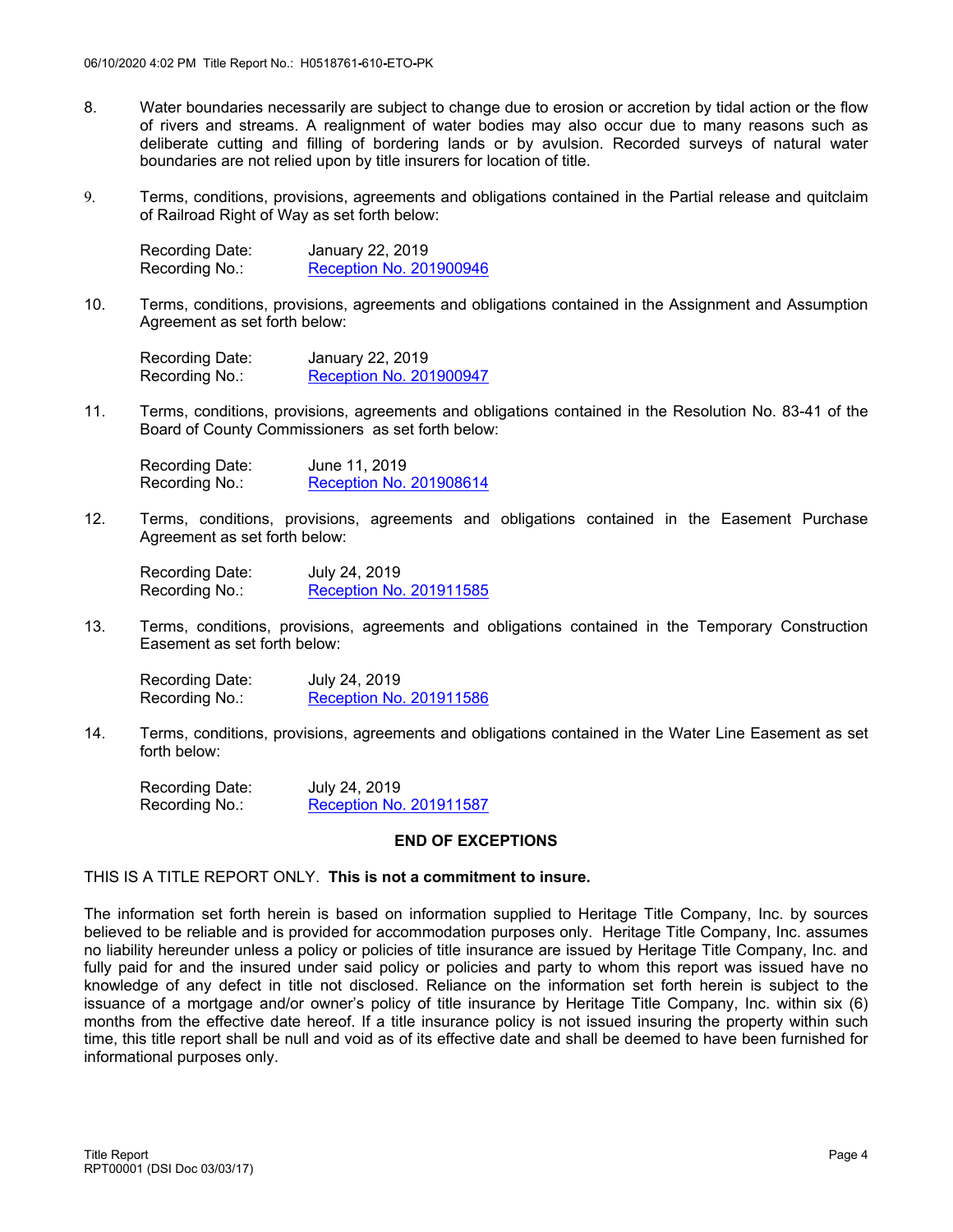#### **Exhibit C LIMITATION LANGUAGE FOR LIMITATION TO AMOUNT OF FEE PAID FOR SEARCH**

YOU EXPRESSLY AGREE AND ACKNOWLEDGE THAT IT IS EXTREMELY DIFFICULT, IF NOT IMPOSSIBLE, TO DETERMINE THE EXTENT OF LOSS WHICH COULD ARISE FROM ERRORS OR OMISSIONS IN, OR THE COMPANY'S NEGLIGENCE IN PRODUCING, THE REPORT. YOU RECOGNIZE THAT THE FEE CHARGED IS NOMINAL IN RELATION TO THE POTENTIAL LIABILITY WHICH COULD ARISE FROM SUCH ERRORS OR OMISSIONS OR NEGLIGENCE. THEREFORE, YOU UNDERSTAND THAT THE COMPANY WAS NOT WILLING TO PROCEED IN THE PREPARATION AND ISSUANCE OF THE REQUESTED REPORT BUT FOR YOUR AGREEMENT THAT THE COMPANY'S LIABILITY IS STRICTLY LIMITED.

YOU AGREE THAT MATTERS AFFECTING TITLE BUT WHICH DO NOT APPEAR AS A LIEN OR ENCUMBRANCE AS DEFINED IN THE CUSTOMER AGREEMENT OR APPLICATION ARE OUTSIDE THE SCOPE OF THE REPORT.

YOU AGREE, AS PART OF THE CONSIDERATION FOR THE ISSUANCE OF THIS REPORT AND TO THE FULLEST EXTENT PERMITTED BY LAW, TO LIMIT THE LIABILITY OF THE COMPANY, ITS LICENSORS, AGENTS, SUPPLIERS, RESELLERS, SERVICE PROVIDERS, CONTENT PROVIDERS, OR ANY OTHER SUBSCRIBERS OR SUPPLIERS, SUBSIDIARIES, AFFILIATES, EMPLOYEES, AND SUBCONTRACTORS FOR ANY AND ALL CLAIMS, LIABILITIES, CAUSES OF ACTION, LOSSES, COSTS, DAMAGES AND EXPENSES OF ANY NATURE WHATSOEVER, INCLUDING ATTORNEY'S FEES, HOWEVER ALLEGED OR ARISING INCLUDING BUT NOT LIMITED TO THOSE ARISING FROM BREACH OF CONTRACT, NEGLIGENCE, THE COMPANY'S OWN FAULT AND/OR NEGLIGENCE, ERRORS, OMISSIONS, STRICT LIABILITY, BREACH OF WARRANTY, EQUITY, THE COMMON LAW, STATUTE, OR ANY OTHER THEORY OF RECOVERY OR FROM ANY PERSON'S USE, MISUSE, OR INABILITY TO USE THE REPORT, SO THAT TOTAL AGGREGATE LIABILITY OF THE COMPANY, ITS EMPLOYEES, AGENTS AND SUBCONTRACTORS SHALL NOT EXCEED THE COMPANY'S TOTAL FEE FOR THIS REPORT.

YOU AGREE THAT THE FOREGOING LIMITATION ON LIABILITY IS A TERM MATERIAL TO THE PRICE YOU ARE PAYING WHICH PRICE IS LOWER THAN WOULD OTHERWISE BE OFFERED TO YOU WITHOUT SAID TERM. YOU RECOGNIZE THAT THE COMPANY WOULD NOT ISSUE THIS REPORT, BUT FOR YOUR AGREEMENT, AS PART OF THE CONSIDERATION GIVEN FOR THIS REPORT, TO THE FOREGOING LIMITATION OF LIABILITY AND THAT ANY SUCH LIABILITY IS CONDITIONED AND PREDICATED UPON THE FULL AND TIMELY PAYMENT OF THE COMPANY'S INVOICE FOR THIS REPORT.

THIS REPORT IS LIMITED IN SCOPE AND IS NOT AN ABSTRACT OF TITLE, TITLE OPINION, PRELIMINARY TITLE REPORT, TITLE REPORT, COMMITMENT TO ISSUE TITLE INSURANCE, OR A TITLE POLICY, AND SHOULD NOT BE RELIED UPON AS SUCH. IN PROVIDING THIS REPORT, THE COMPANY IS NOT ACTING AS AN ABSTRACTOR OF TITLE. THIS REPORT DOES NOT PROVIDE OR OFFER ANY TITLE INSURANCE, LIABILITY COVERAGE OR ERRORS AND OMISSIONS COVERAGE. THIS REPORT IS NOT TO BE RELIED UPON AS A REPRESENTATION OF THE STATUS OF TITLE TO THE PROPERTY. THE COMPANY MAKES NO REPRESENTATIONS AS TO THE REPORT'S ACCURACY, DISCLAIMS ANY WARRANTIES AS TO THE REPORT, ASSUMES NO DUTIES TO YOU, DOES NOT INTEND FOR YOU TO RELY ON THE REPORT, AND ASSUMES NO LIABILITY FOR ANY LOSS OCCURRING BY REASON OF RELIANCE ON THIS REPORT OR OTHERWISE.

IF YOU DO NOT WISH TO LIMIT LIABILITY AS STATED HEREIN AND YOU DESIRE THAT ADDITIONAL LIABILITY BE ASSUMED BY THE COMPANY, YOU MAY REQUEST AND PURCHASE A POLICY OF TITLE INSURANCE, A BINDER, OR A COMMITMENT TO ISSUE A POLICY OF TITLE INSURANCE. NO ASSURANCE IS GIVEN AS TO THE INSURABILITY OF THE TITLE OR STATUS OF TITLE. YOU EXPRESSLY AGREE AND ACKNOWLEDGE THAT YOU HAVE AN INDEPENDENT DUTY TO ENSURE AND/OR RESEARCH THE ACCURACY OF ANY INFORMATION OBTAINED FROM THE COMPANY OR ANY PRODUCTS OR SERVICES PURCHASED.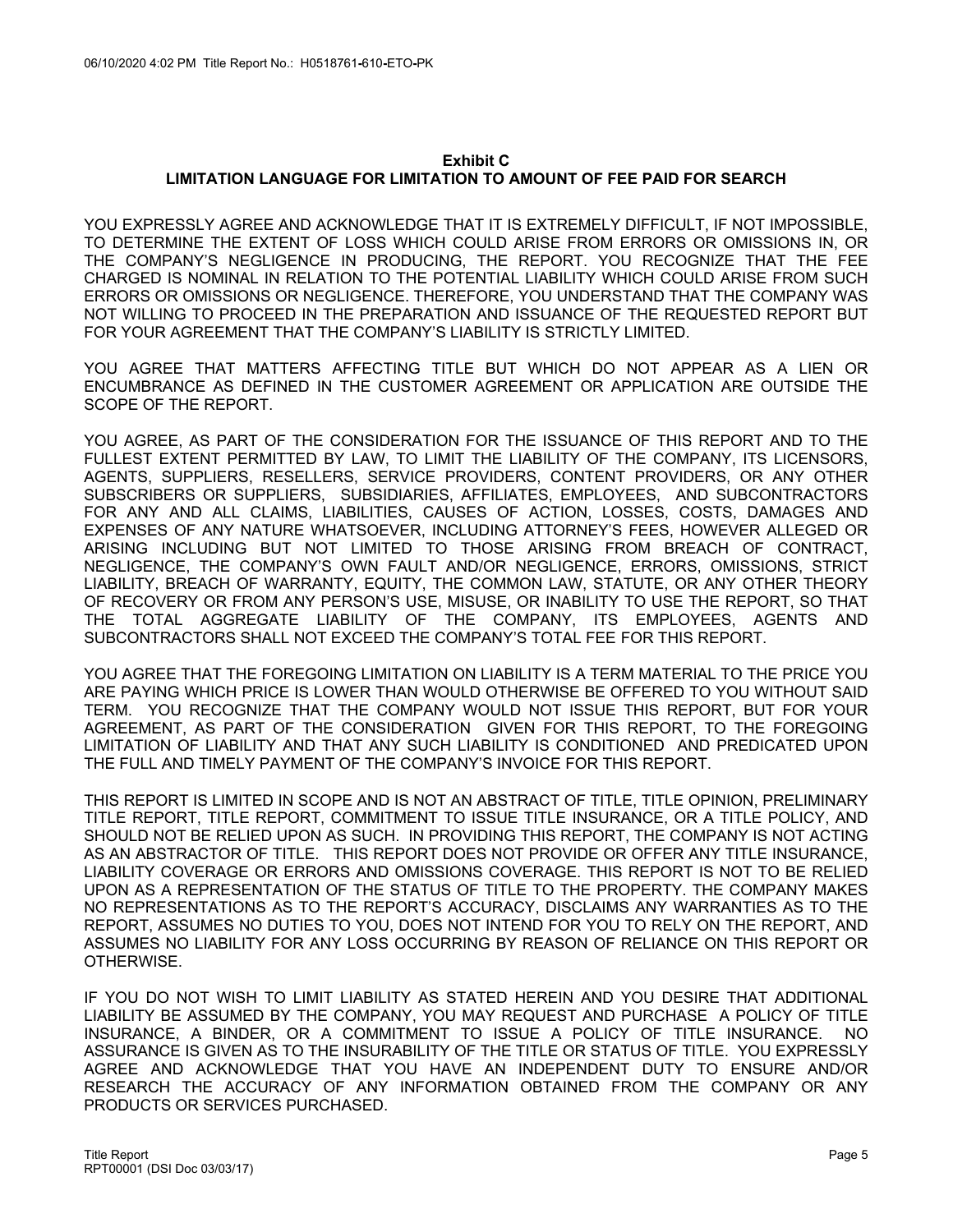NO THIRD PARTY IS PERMITTED TO USE OR RELY UPON THE INFORMATION SET FORTH IN THIS REPORT, AND NO LIABILITY TO ANY THIRD PARTY IS UNDERTAKEN BY THE COMPANY.

YOU AGREE THAT, TO THE FULLEST EXTENT PERMITTED BY LAW, IN NO EVENT WILL THE COMPANY, ITS LICENSORS, AGENTS, SUPPLIERS, RESELLERS, SERVICE PROVIDERS, CONTENT PROVIDERS, OR<br>ANY OTHER SUBSCRIBERS OR SUPPLIERS, SUBSIDIARIES, AFFILIATES, EMPLOYEES, AND SUBSIDIARIES, AFFILIATES, EMPLOYEES, AND SUBCONTRACTORS BE LIABLE FOR CONSEQUENTIAL, INCIDENTAL, INDIRECT, PUNITIVE, EXEMPLARY, OR SPECIAL DAMAGES, OR LOSS OF PROFITS, REVENUE, INCOME, SAVINGS, DATA, BUSINESS, OPPORTUNITY, OR GOODWILL, PAIN AND SUFFERING, EMOTIONAL DISTRESS, NON-OPERATION OR INCREASED EXPENSE OF OPERATION, BUSINESS INTERRUPTION OR DELAY, COST OF CAPITAL, OR COST OF REPLACEMENT PRODUCTS OR SERVICES, REGARDLESS OF WHETHER SUCH LIABILITY IS BASED ON BREACH OF CONTRACT, TORT, NEGLIGENCE, THE COMPANY'S OWN FAULT AND/OR NEGLIGENCE, STRICT LIABILITY, BREACH OF WARRANTIES, FAILURE OF ESSENTIAL PURPOSE, OR OTHERWISE AND WHETHER CAUSED BY NEGLIGENCE, ERRORS, OMISSIONS, STRICT LIABILITY, BREACH OF CONTRACT, BREACH OF WARRANTY, THE COMPANY'S OWN FAULT AND/OR NEGLIGENCE OR ANY OTHER CAUSES WHATSOEVER, AND EVEN IF THE COMPANY HAS BEEN ADVISED OF THE LIKELIHOOD OF SUCH DAMAGES OR KNEW OR SHOULD HAVE KNOWN OF THE POSSIBILITY FOR SUCH DAMAGES.

THESE LIMITATIONS WILL SURVIVE THE CONTRACT.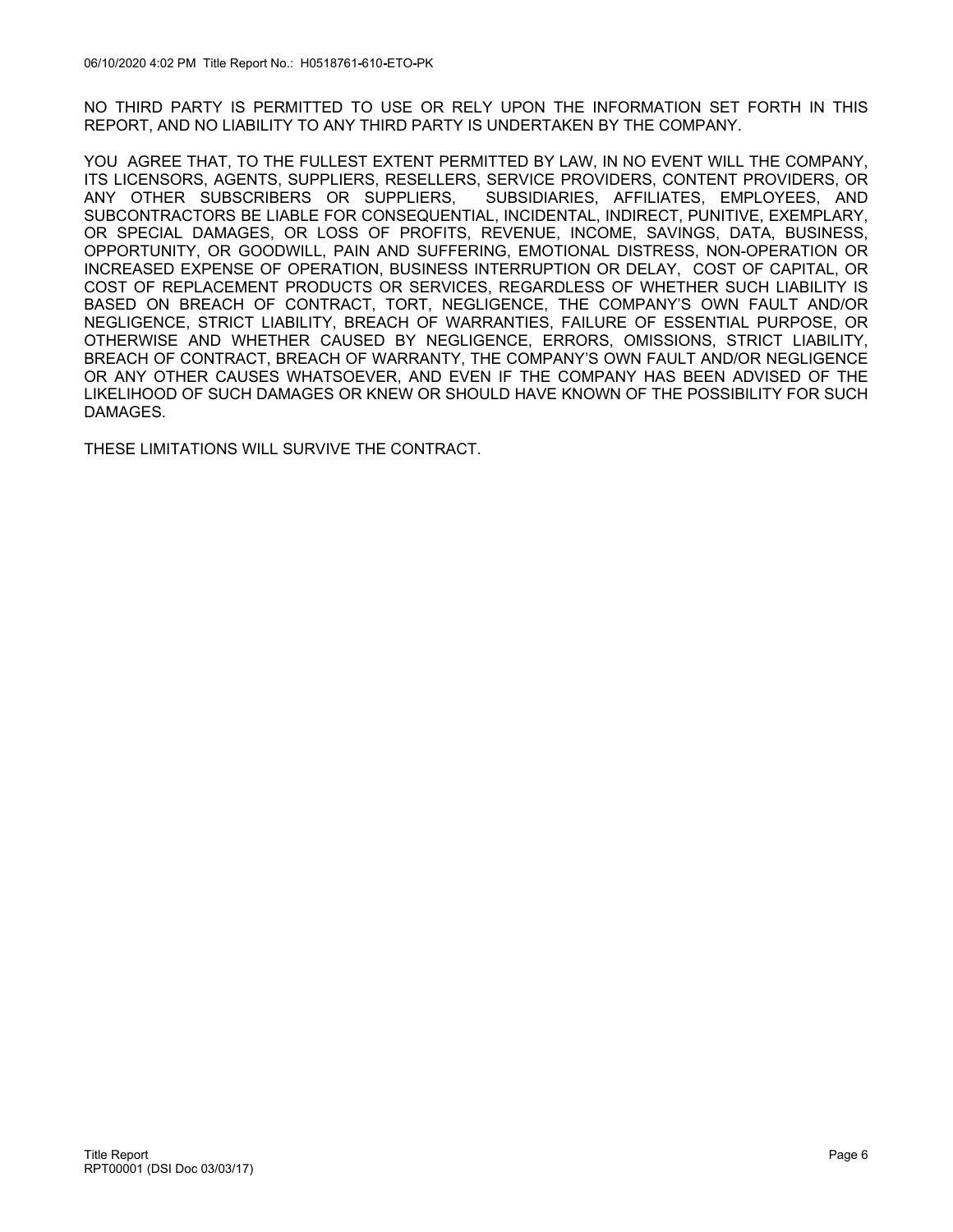## **LIMITATIONS OF LIABILITY**

APPLICANT EXPRESSLY AGREES AND ACKNOWLEDGES THAT IT IS EXTREMELY DIFFICULT, IF NOT IMPOSSIBLE, TO DETERMINE THE EXTENT OF LOSS WHICH COULD ARISE FROM ERRORS OR OMISSIONS IN, OR THE COMPANY'S NEGLIGENCE IN PRODUCING, THE REPORT. APPLICANT RECOGNIZES THAT THE FEE CHARGED IS NOMINAL IN RELATION TO THE POTENTIAL LIABILITY WHICH COULD ARISE FROM SUCH ERRORS OR OMISSIONS OR NEGLIGENCE. THEREFORE, APPLICANT UNDERSTANDS THAT THE COMPANY IS NOT WILLING TO PROCEED IN THE PREPARATION AND ISSUANCE OF THE REQUESTED REPORT UNLESS THE COMPANY'S LIABILITY IS STRICTLY LIMITED. APPLICANT AGREES WITH THE PROPRIETY OF SUCH LIMITATION AND AGREES TO BE BOUND BY ITS TERMS.

THE LIMITATIONS ARE AS FOLLOWS AND THE LIMITATIONS WILL SURVIVE THE CONTRACT:

MATTERS AFFECTING TITLE BUT WHICH DO NOT APPEAR AS A LIEN OR ENCUMBRANCE, AS DEFINED ABOVE, AMONG THE TITLE INSTRUMENTS ARE OUTSIDE THE SCOPE OF THE REPORT.

APPLICANT AGREES, AS PART OF THE CONSIDERATION FOR THE ISSUANCE OF THE REPORT AND TO THE FULLEST EXTENT PERMITTED BY LAW, TO LIMIT THE LIABILITY OF THE COMPANY, ITS LICENSORS, AGENTS, SUPPLIERS, RESELLERS, SERVICE PROVIDERS, CONTENT PROVIDERS, OR ANY OTHER SUBSCRIBERS OR SUPPLIERS, SUBSIDIARIES, AFFILIATES, EMPLOYEES, AND SUBCONTRACTORS FOR ANY AND ALL CLAIMS, LIABILITIES, CAUSES OF ACTION, LOSSES, COSTS, DAMAGES AND EXPENSES OF ANY NATURE WHATSOEVER, INCLUDING ATTORNEY'S FEES, HOWEVER ALLEGED OR ARISING INCLUDING BUT NOT LIMITED TO THOSE ARISING FROM BREACH OF CONTRACT, NEGLIGENCE, THE COMPANY'S OWN FAULT AND/OR NEGLIGENCE, ERRORS, OMISSIONS, STRICT LIABILITY, BREACH OF WARRANTY, EQUITY, THE COMMON LAW, STATUTE, OR ANY OTHER THEORY OF RECOVERY, OR FROM ANY PERSON'S USE, MISUSE, OR INABILITY TO USE THE REPORT OR ANY OF THE MATERIALS CONTAINED THEREIN OR PRODUCED, SO THAT THE TOTAL AGGREGATE LIABILITY OF THE COMPANY AND ITS, AGENTS, SUBSIDIARIES, AFFILIATES, EMPLOYEES, AND SUBCONTRACTORS SHALL NOT IN ANY EVENT EXCEED THE COMPANY'S TOTAL FEE FOR THE REPORT.

APPLICANT AGREES THAT THE FOREGOING LIMITATION ON LIABILITY IS A TERM MATERIAL TO THE PRICE THE APPLICANT IS PAYING WHICH PRICE IS LOWER THAN WOULD OTHERWISE BE OFFERED TO THE APPLICANT WITHOUT SAID TERM. APPLICANT RECOGNIZES THAT THE COMPANY WOULD NOT ISSUE THE REPORT, BUT FOR THIS CUSTOMER AGREEMENT, AS PART OF THE CONSIDERATION GIVEN FOR THE REPORT, TO THE FOREGOING LIMITATION OF LIABILITY AND THAT ANY SUCH LIABILITY IS CONDITIONED AND PREDICATED UPON THE FULL AND TIMELY PAYMENT OF THE COMPANY'S INVOICE FOR THE REPORT.

THE REPORT IS LIMITED IN SCOPE AND IS NOT AN ABSTRACT OF TITLE, TITLE OPINION, PRELIMINARY TITLE REPORT, TITLE REPORT, COMMITMENT TO ISSUE TITLE INSURANCE, OR A TITLE POLICY, AND SHOULD NOT BE RELIED UPON AS SUCH. THE REPORT DOES NOT PROVIDE OR OFFER ANY TITLE INSURANCE, LIABILITY COVERAGE OR ERRORS AND OMISSIONS COVERAGE. THE REPORT IS NOT TO BE RELIED UPON AS A REPRESENTATION OF THE STATUS OF TITLE TO THE PROPERTY. THE COMPANY MAKES NO REPRESENTATIONS AS TO THE REPORT'S ACCURACY, DISCLAIMS ANY WARRANTIES AS TO THE REPORT, ASSUMES NO DUTIES TO APPLICANT, DOES NOT INTEND FOR APPLICANT TO RELY ON THE REPORT, AND ASSUMES NO LIABILITY FOR ANY LOSS OCCURRING BY REASON OF RELIANCE ON THE REPORT OR OTHERWISE.

IF APPLICANT DOES NOT WISH TO LIMIT LIABILITY AS STATED HEREIN AND APPLICANT DESIRES THAT ADDITIONAL LIABILITY BE ASSUMED BY THE COMPANY, APPLICANT MAY REQUEST AND PURCHASE A POLICY OF TITLE INSURANCE, A BINDER, OR A COMMITMENT TO ISSUE A POLICY OF TITLE INSURANCE. NO ASSURANCE IS GIVEN AS TO THE INSURABILITY OF